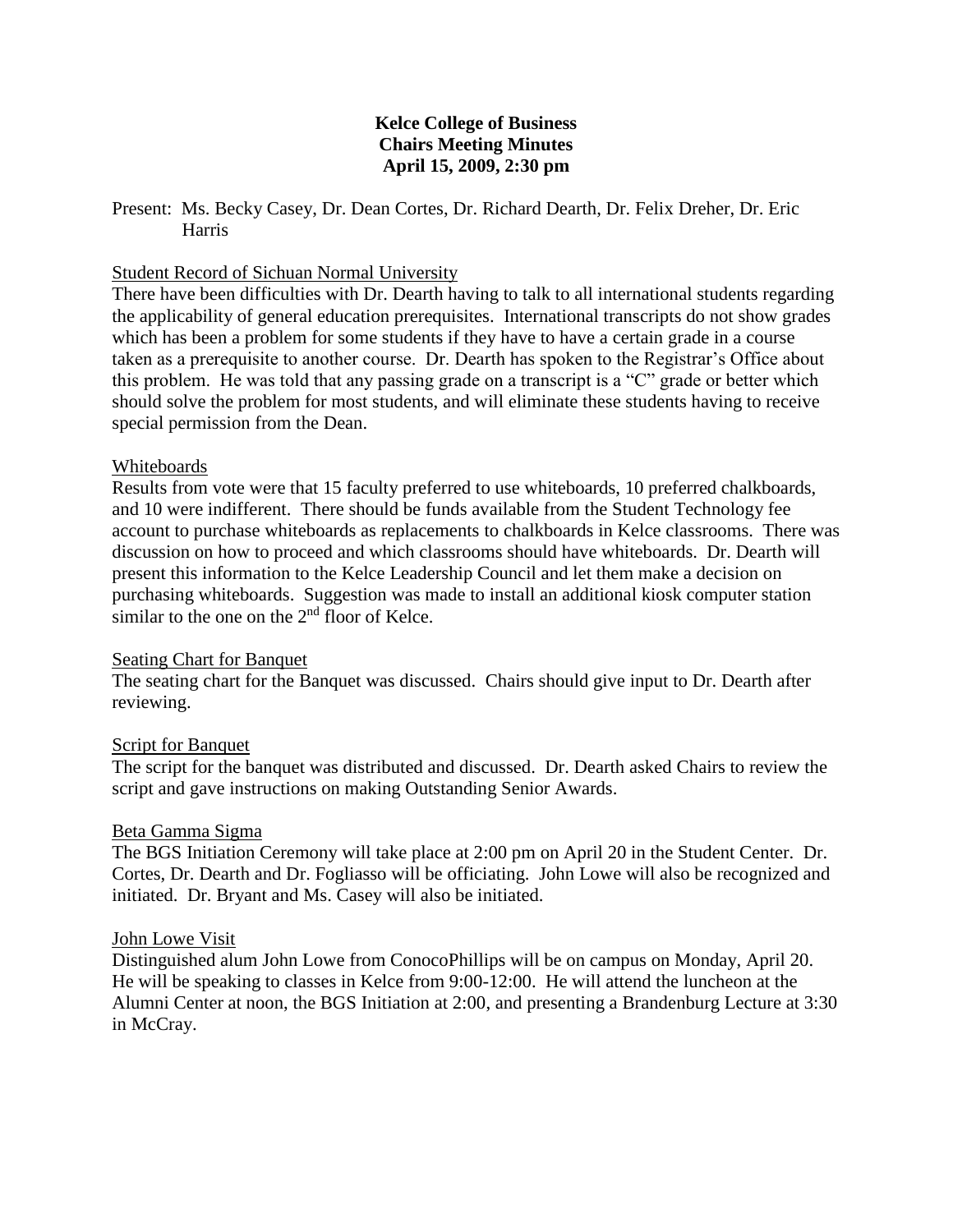# Kelce Board of Advisors Meeting

The board meeting will take place from 9:00-12:00 in 121 Kelce. Board of Advisors, Student Leadership Council, Kelce Chairs, Dean and PSU Administrators will be attending the luncheon on April 20 with Mr. Lowe in the Alumni Center.

## Strategic Planning

Discussion followed on the FY 2010 – FY 2015 Mission Statement as it now stands, as well as the draft of the proposed goals. Dr. Dearth asked Chairs to review the draft of the goals and to give him comments. Dr. Dearth would like to have the Board of Advisors input on the Strategic Planning Document as well as the Goals at their meeting on April 20. Chairs provided suggestions for modifications and additions to the proposed goals section of the document.

- o Suggestion was made to put Goals in the same order as they are listed on the Mission Statement.
- o Goal 4 modification: *"Provide students with a global business perspective and a respect for diversity".*
- o Goal 4 Measures addition: Number of activities designed to promote diversity. Number of times global issues are discussed in class.
- o Goal 5 Measures addition: Number of times ethics is discussed in the classroom.

Dr. Dearth will make suggested revisions and will make this part of the agenda for the Board of Advisors Meeting.

## Additional Items

- o Blake Bard from the PSU Development Office will be distributing information that he has prepared at the Kelce Board Meeting on Monday.
- o Input will be asked for at the Board Meeting regarding CSIS reorganization, and what assets might be assigned to different departments and to the College of Technology. The Board will be asked what they see as the relevant thing to do in reorganizing. Mrs. Casey and Dr. Dreher will be asked to give input on the reorganization from the perspective of the Department of Accounting and the Department of Computer Science-Information Systems.
- o Two additional Board of Advisors members have resigned Trish Costello and Marty Bicknell. Additional names for Board Members will be solicited.

#### Department Concerns

- o Management and Marketing
	- o Concerns about the number of faculty not attending the Presidential candidate meetings.
	- o MFT testing is almost done the last BBA test will be administered this evening. MBA results were spectacular – scores have increased and improved in every area.
	- o Concerns over CPT/OPT issues with international students.
	- o International Experience will be put on the schedule each semester with stipulations
	- o MGMKT is going to be working on revising Tenure and Promotion guidelines, and will be asking for input from other departments.